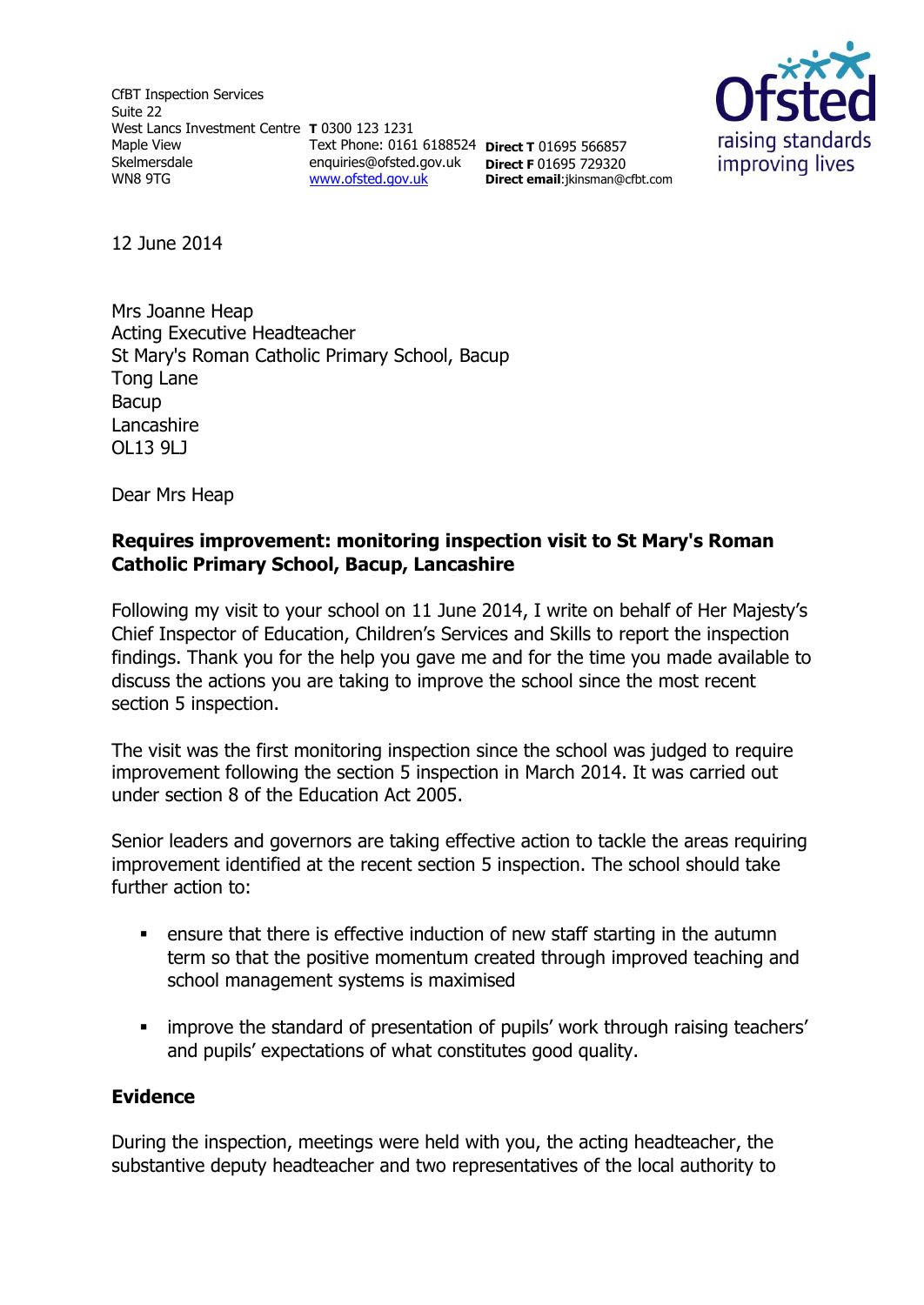

discuss the action taken since the last inspection. The school improvement plan was evaluated. Brief visits were made to all classes and the school's monitoring records completed since the last inspection were scrutinised.

# **Context**

You have continued to lead the school as executive headeacher for two and a half days per week. The acting headteacher is in school on a full-time basis. These arrangements began in January 2014 and will continue until the end of the summer term. The substantive headteacher at the time of the previous inspection resigned his post in March 2014 and the governors have begun the process of appointing a successor for January 2015. The local authority is seeking to secure interim leadership arrangements until this appointment is made. A teacher has returned from maternity leave. A newly qualified teacher has been appointed to start in September 2014.The school is seeking to appoint two other teachers to replace teachers who are leaving to take up posts elsewhere. Pupil numbers have remained stable.

## **Main findings**

The school agrees that the judgements made at its recent section 5 inspection were fair. An improvement plan has was drawn up in immediate response to the inspection findings and this is underpinned by supporting action plans to develop teaching and boost progress in reading, speaking and mathematics. A well-judged programme of continuing professional development has been put into place. This has included teachers observing the teaching of reading in a local school where there is recognised good practice. Teachers have adapted their own work in response to these observations and your monitoring of pupils' progress indicates that there has been an improvement in reading across the school.

Similar improvements are being noted in mathematics with a renewed focus on developing consistency in teaching through revisiting what the whole school calculations policy means for individual classes, including raising expectations of what higher-attaining pupils should achieve. Pupil progress meetings have been developed that ensure that staff consider, on a regular basis, how well pupils are achieving from their relative starting points. Pupils themselves do not currently contribute to these discussions, however pupils are being given more opportunities to talk about their work as well as about their thoughts and feelings more generally.

The school's tracking of pupils' progress has been improved so that leaders, teachers and governors now receive accurate, reliable information on how well groups of pupils are doing. This means that governors are better-placed to evaluate the school's effectiveness, including the impact of pupil premium funding and arrangements to support the most able pupils towards achieving their potential.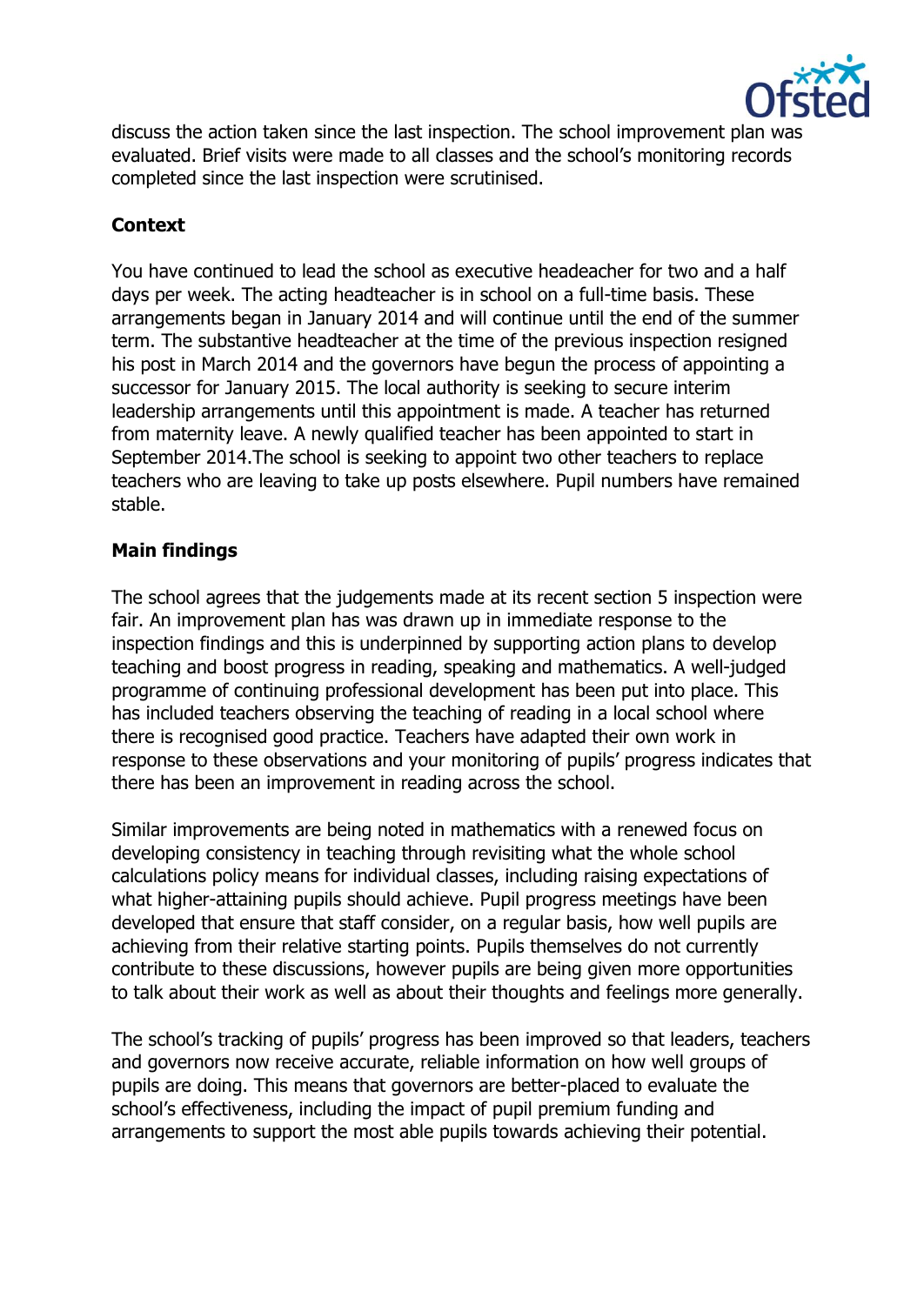

The governors appreciate the comprehensive picture of the school's performance that they now receive and they feel equipped to ask challenging questions of the school's leaders. An external review of governance, recommended following the recent section 5 inspection, has been commissioned and is scheduled to take place later in the summer term.

The leadership provided by you along with the acting headteacher and substantive deputy has provided the school with firm foundations for further improvement. Achievement is rising, although greater consistency of approach and more robust leadership of teaching have come too late for pupils leaving school this summer whose progress is not as strong as that in other year groups.

Since the section 5 inspection, teachers have been identified to lead on non-core subjects. These leadership roles are new within the school. Paired working with teachers from a local school is developing teachers' confidence to undertake their duties. They appreciate the clear and unequivocal direction they now receive. As one stated, 'teachers are now empowered to make decisions and to use their skills to make the school better.'

Ofsted may carry out further visits and, where necessary, provide further support and challenge to the school until its next section 5 inspection.

## **External support**

The local authority has provided the school with necessary intensive support, both in addressing the areas for improvement identified at the previous inspection and in securing interim leadership arrangements during a period of turbulence. You and the acting headteacher have been seconded by the local authority because of your proven capacity and they are now looking to secure high calibre interim leaders until a substantive headteacher is appointed.

The school adviser, along with the adviser from Lancashire's monitoring and intervention team (MIT) have worked in partnership with you to raise standards. They have supported your action planning and discussed with you how success will be measured. They have rigorously moderated your observations of teaching through undertaking scrutinies of pupils' work and joint lesson observations. They have also provided training on the relationship between letters and sounds they make (phonics) and on mentoring of pupils to learn as well as they can. An adviser attends some governing body meetings and the local authority will conduct the planned review of governance. The impact of this support is evident in the more consistently effective ways in which teachers are working to raise pupils' achievement.

You have also valued the support of two partner schools who have shared practice on different aspects of teaching and behaviour management with staff at St Mary's. These fruitful partnerships are set to continue and will enable you to maintain